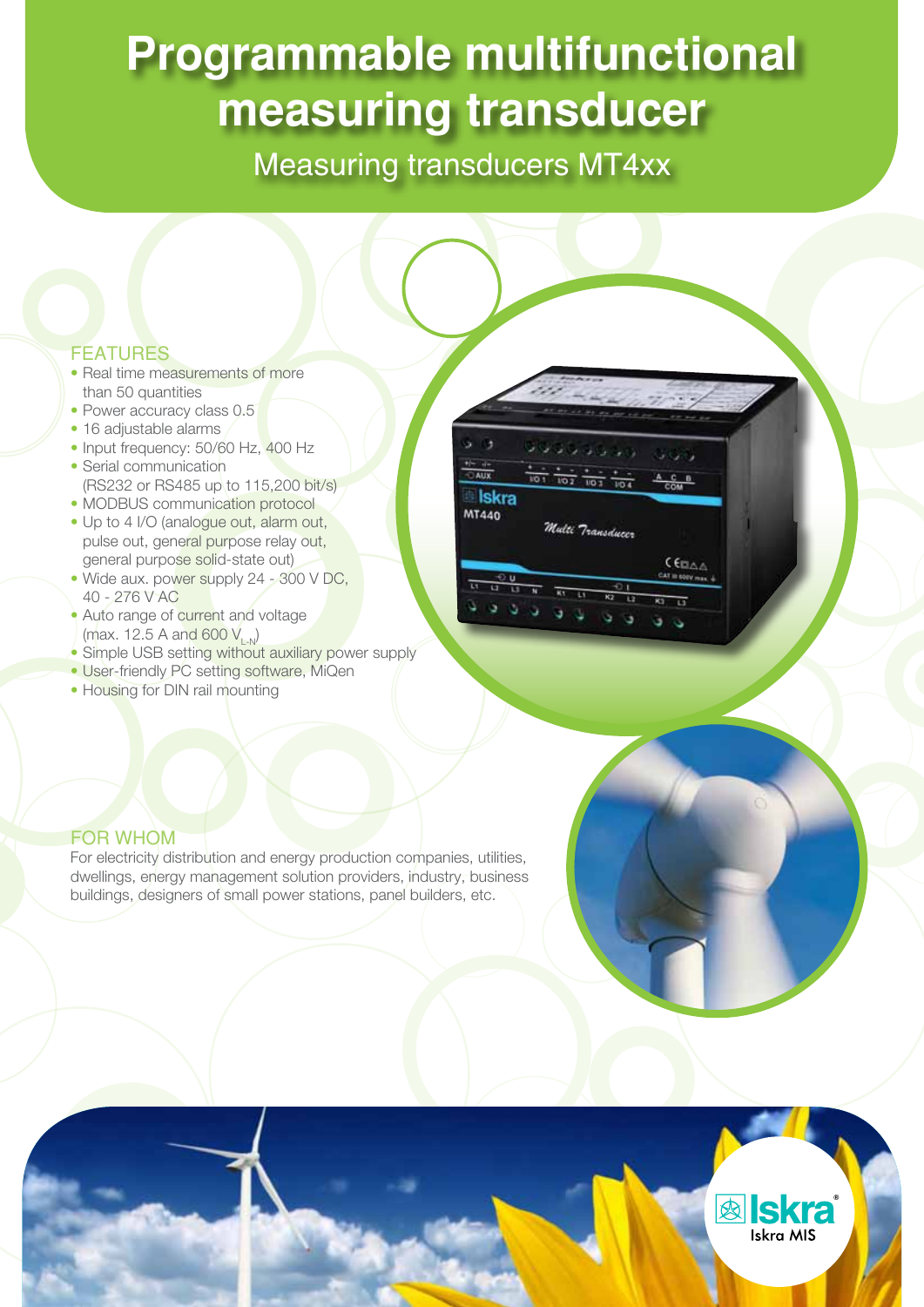# Features of multifunctional transducer MT440

## MEASUREMENTS & ALARMS

### **Measured parameters**

- True RMS measurements of more than 50 parameters (U, I, P, Q, S, PF, PA, f, o, etc.)
- 128 samples per cycle
- Maximum Demands (without timestamps)
- • THD
- Energy

### **Alarms**

- 2 alarm groups
- Each group up to 8 alarms
- Delay time setting, hysteresis setting
- Electromechanic or solid state relay alarm output
- Programmable output signal (cont. pulsed, inversed, etc.)

## ENERGY & COMMUNICATION

#### **Energy**

- Four energy counters
- Energy measurement in all quadrants
- Up to 4 programmable pulse outputs (option)

### **Communication**

- Serial RS485 / RS232 Communication
- Up to 115.200 bit/s
- Modbus protocol
- USB 2.0 for fast set-up\*
- \* USB communication is not galvanic isolated and can be only used when instrument is not connected to supply and aux. supply

# OUTPUT MODULES

### **Analogue output:**

- Isolated, fully programmable, DC current or voltage output
- Up to 5 breakpoints; non-linear charcteristics
- Standard response time (100 ms) and optionally fast response time (50 ms)

### **Electromechanic relay output:**

• Support for alarms, pulse outputs or as general purpose digital output

### **Solid-state relay output:**

• Support for alarms, pulse outputs or as general purpose digital output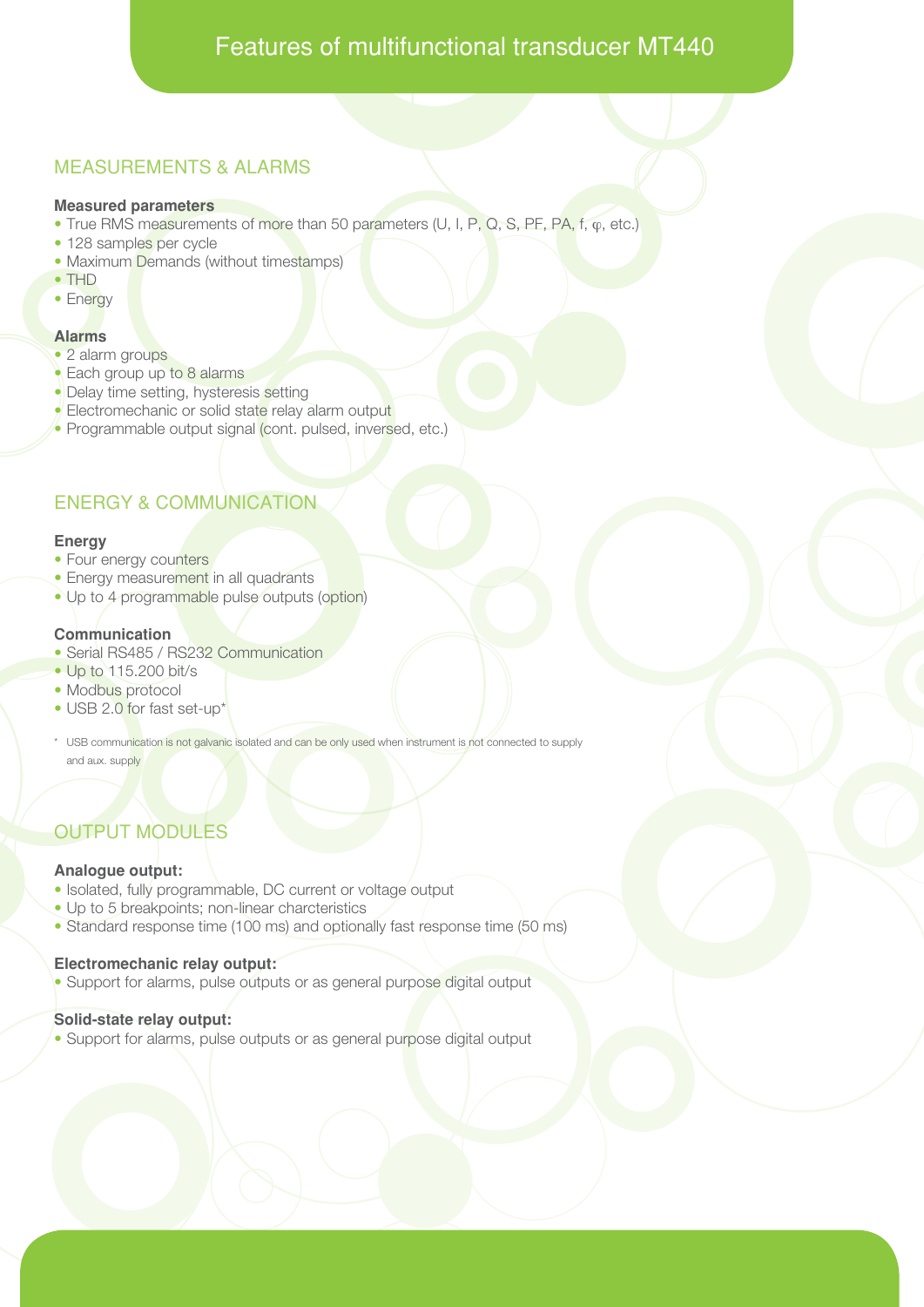# Narrow measuring transducers MT4xx

# PROGRAMMABLE AC VOLTAGE TRANSDUCER MT416

- RMS AC voltage measurements
- Voltage auto range measurements up to 600 V<sub>L-N</sub>
- Frequency measurement range 16 400 Hz
- AC or wide auxiliary power supply range
- 24 300 V DC, 40 276 V AC
- Accuracy class 0.5 (EN 60688)
- Serial (RS232 or RS485) communication
- Sophisticated analogue output; 2 voltage and 4 current ranges, non-linear characteristics …
- Simple USB setting without auxiliary power supply



# PROGRAMMABLE AC CURRENT TRANSDUCER MT418

- RMS AC current measurements
- Voltage auto range measurements up to 12 A
- Frequency measurement range 16 400 Hz
- AC or wide auxiliary power supply range 24 - 300 V DC, 40 - 276 V AC
- Accuracy class 0.5 (EN 60688)
- Serial (RS232 or RS485) communication
- Sophisticated analogue output; 2 voltage and 4 current ranges, non-linear characteristics …
- Simple USB setting without auxiliary power supply

### AC VOLTAGE SELF POWERED MEASURING TRANSDUCER MT406

- Sinusoidal AC voltage measurements
- Voltage range measurements up to 500 V<sub>L-N</sub>
- Galvanic insulation between input and output
- Accuracy class 0.5 (EN 60688)
- Self powered

### AC CURRENT SELF POWERED MEASURING TRANSDUCER MT408

- Sinusoidal AC current measurements
- Current range measurements up to 6A
- Galvanic insulation between input and output
- Accuracy class 0.5 (EN 60688)
- Self powered